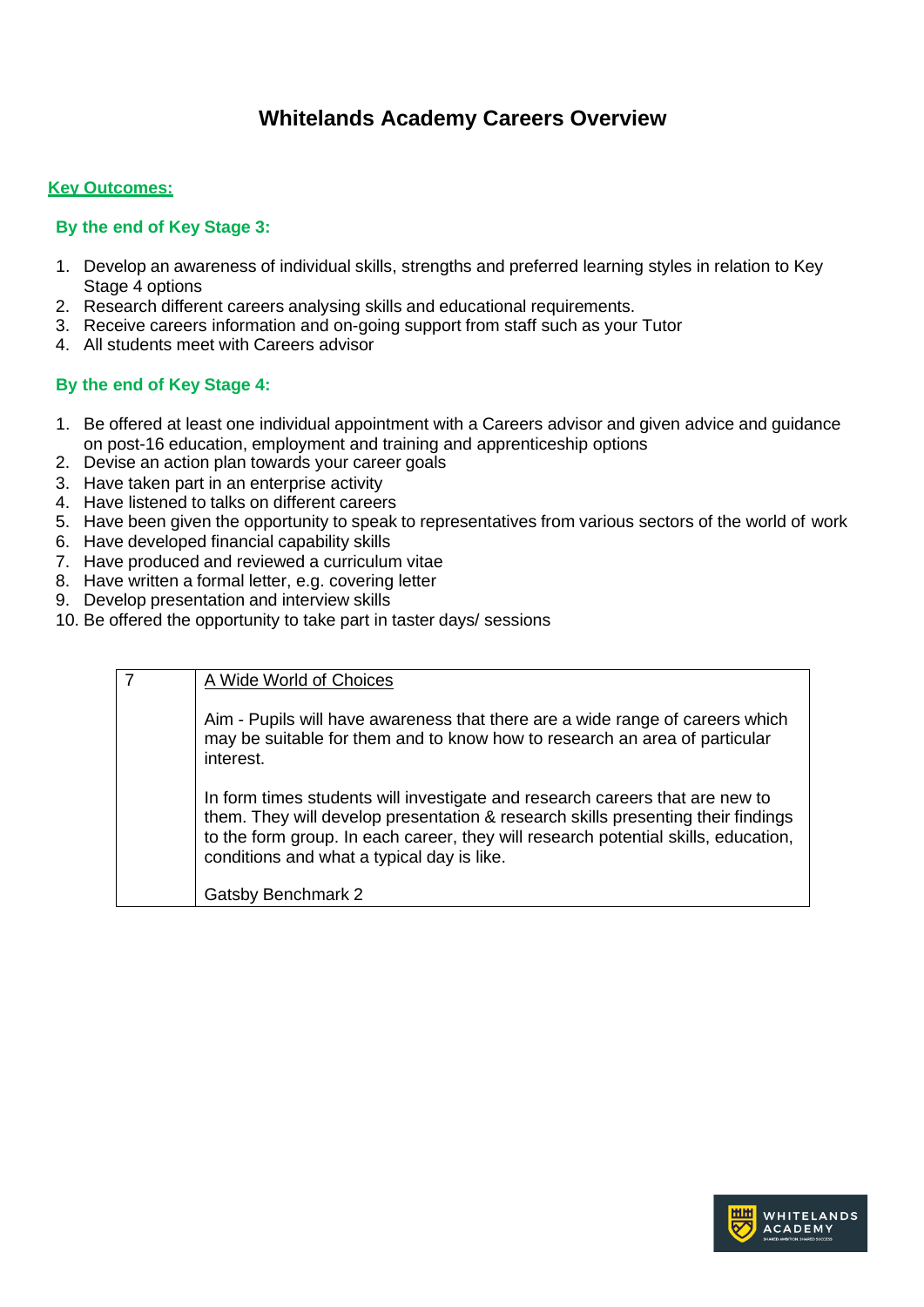| 8 | Year 8 - How The Working World Works                                                                                                                                                                                                                                                                                                                                                                                                                                                                                                                                                                                                                                                                                                                                                                                             |  |  |  |  |  |  |  |
|---|----------------------------------------------------------------------------------------------------------------------------------------------------------------------------------------------------------------------------------------------------------------------------------------------------------------------------------------------------------------------------------------------------------------------------------------------------------------------------------------------------------------------------------------------------------------------------------------------------------------------------------------------------------------------------------------------------------------------------------------------------------------------------------------------------------------------------------|--|--|--|--|--|--|--|
|   | Aim - Pupils will gain an understanding of the skills required to develop careers<br>successfully and develop and the link between career and personal well being                                                                                                                                                                                                                                                                                                                                                                                                                                                                                                                                                                                                                                                                |  |  |  |  |  |  |  |
|   | All students will analyse their leadership and teamwork skills during form and<br>discuss what these bring to the workplace.                                                                                                                                                                                                                                                                                                                                                                                                                                                                                                                                                                                                                                                                                                     |  |  |  |  |  |  |  |
|   | All students will then test these skills in an employability day (Satro<br>megastructures) where they will need to work in groups to build 'mega'<br>structure that support people in a natural disaster. This will test all areas of<br>teamwork and leadership as time will be tight!                                                                                                                                                                                                                                                                                                                                                                                                                                                                                                                                          |  |  |  |  |  |  |  |
|   | The skills the students will develop will then be reviewed and evaluated in tutor<br>time the following week.                                                                                                                                                                                                                                                                                                                                                                                                                                                                                                                                                                                                                                                                                                                    |  |  |  |  |  |  |  |
|   | Gatsby Benchmarks 4                                                                                                                                                                                                                                                                                                                                                                                                                                                                                                                                                                                                                                                                                                                                                                                                              |  |  |  |  |  |  |  |
| 9 | <b>Choosing Your Options</b>                                                                                                                                                                                                                                                                                                                                                                                                                                                                                                                                                                                                                                                                                                                                                                                                     |  |  |  |  |  |  |  |
|   | Aim - Pupils will have been given the knowledge and skills to make the right<br>decisions about their GCSE options. Pupils will have also developed their<br>enterprise and presentation skills                                                                                                                                                                                                                                                                                                                                                                                                                                                                                                                                                                                                                                  |  |  |  |  |  |  |  |
|   | Year 9 is the moment where students really begin to craft their future by<br>making decisions which will affect their potential career. In order to ensure all<br>students have the skills and knowledge to do this successfully they will:<br>Have a dedicated 1:1 careers tracking interview.<br>Have an opportunity to discuss potential subjects with teachers and<br>$\bullet$<br>Heads of Departments in options evening.<br>Students and their families will be invited to attend an interview with a<br>$\bullet$<br>member of Leadership to discuss their options.<br>Students will be given an opportunity to attend the a Careers Fayre<br>$\bullet$<br>Selected students will be invited to attend Oxford University (G&T)<br>$\bullet$<br>Selected students will be invited to attend GCHQ (Languages)<br>$\bullet$ |  |  |  |  |  |  |  |
|   | Gatsby Benchmark 3, 4, 5, 7, 8                                                                                                                                                                                                                                                                                                                                                                                                                                                                                                                                                                                                                                                                                                                                                                                                   |  |  |  |  |  |  |  |